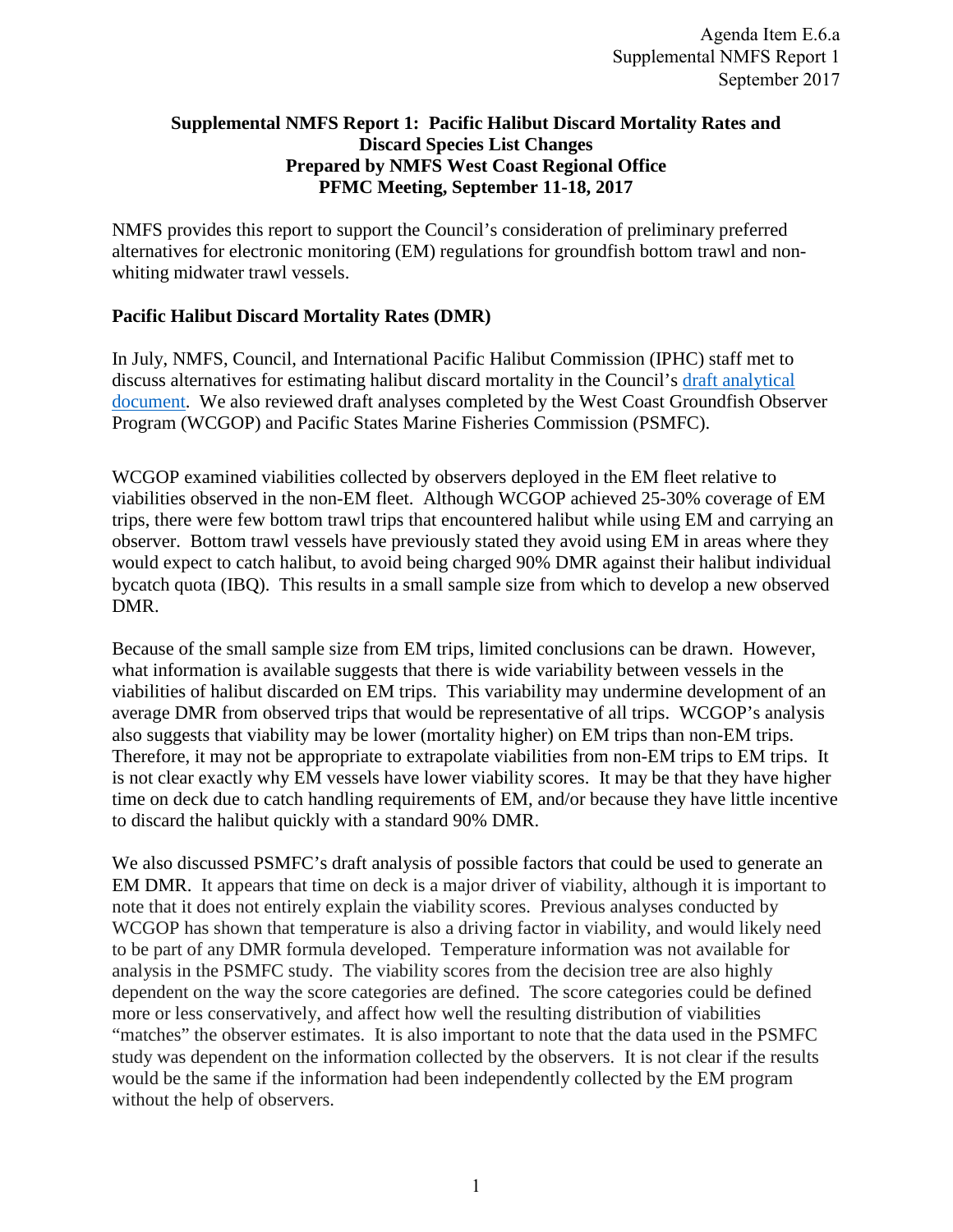We briefly discussed the possibility of training captains and crew to conduct the viability assessments. There is no information to show what the results would be of such a method, but IPHC staff noted that the IPHC has not been supportive of this approach when it has been proposed in the past.

IPHC staff are eager to assist us in developing a better method for estimating mortality from EM trips that would incentivize uptake of EM as a tool by the fleet, while ensuring incentives to minimize damage to Pacific halibut are maintained. Other fisheries that are looking at EM are also facing this challenge. However, NMFS cautions that any method needs to be based on the best available information and must not undermine the IPHC's management of Pacific halibut. NMFS and IPHC are interested in seeing what other methods may be proposed by the GMT, and hearing feedback from the GMT and SSC on the alternatives.

Council staff asked that NMFS provide a description of the process for evaluating the halibut DMR option selected by the Council this fall. There has been some confusion about who ultimately has the authority to set halibut DMRs – NMFS? The IPHC? The SSC? With respect to the DMRs that WCGOP uses, WCGOP meets annually with IPHC staff to determine the DMRs that will be used in the halibut mortality report generated by WCGOP each year. Although WCGOP ultimately determines the rates to use in the reports, we always consult with IPHC to ensure close alignment between the rates used in IPHC management and our management of the Area 2A allocation. In this way, the rates ultimately used by WCGOP are usually as a result of consensus between WCGOP and IPHC. equalities und crew to conduct the viability<br>
that the results would be of such a method, but<br>
plotter or this approach when it has been<br>
better method for estimating mortality from EM<br>
old . Other fisheries that are looki

In approaching how to select rates for EM trips, IPHC staff indicated at the February 2017 GEMPAC meeting that a method reviewed and approved by the Council's SSC would likely be sufficient. The Council's SSC is not scheduled to review the proposed alternatives until November 2017. Therefore, NMFS envisions the following process for evaluating the Council's preferred alternative this fall:

- September 2017 The GMT and GEMPAC review the alternatives, and the Council selects a preliminary preferred alternative.
- October 2017 NMFS would work with IPHC staff to develop preliminary feedback on the Council's preferred alternative for the November meeting.
- November 2017 The SSC reviews the Council's preferred alternative, and the Council selects a final preferred alternative.
- After November 2017 NMFS would consult with IPHC staff again on the Council's final preferred alternative, to give them an opportunity to consider the SSC's advice.

This last step is important to ensure that the rates used by the IPHC and the Council/NMFS are consistent for effective management of Pacific halibut. NMFS is hopeful that the SSC, Council, IPHC, and NMFS will be able to come to agreement on a DMR method for EM vessels.

# **Changes to the List of Discard Species**

At the April 2017 meeting, the Council requested that NMFS identify a process for changes to the list of species that can be discarded by EM vessels that would not require rulemaking. The Council stipulated that the process include an opportunity for the Council to consider any